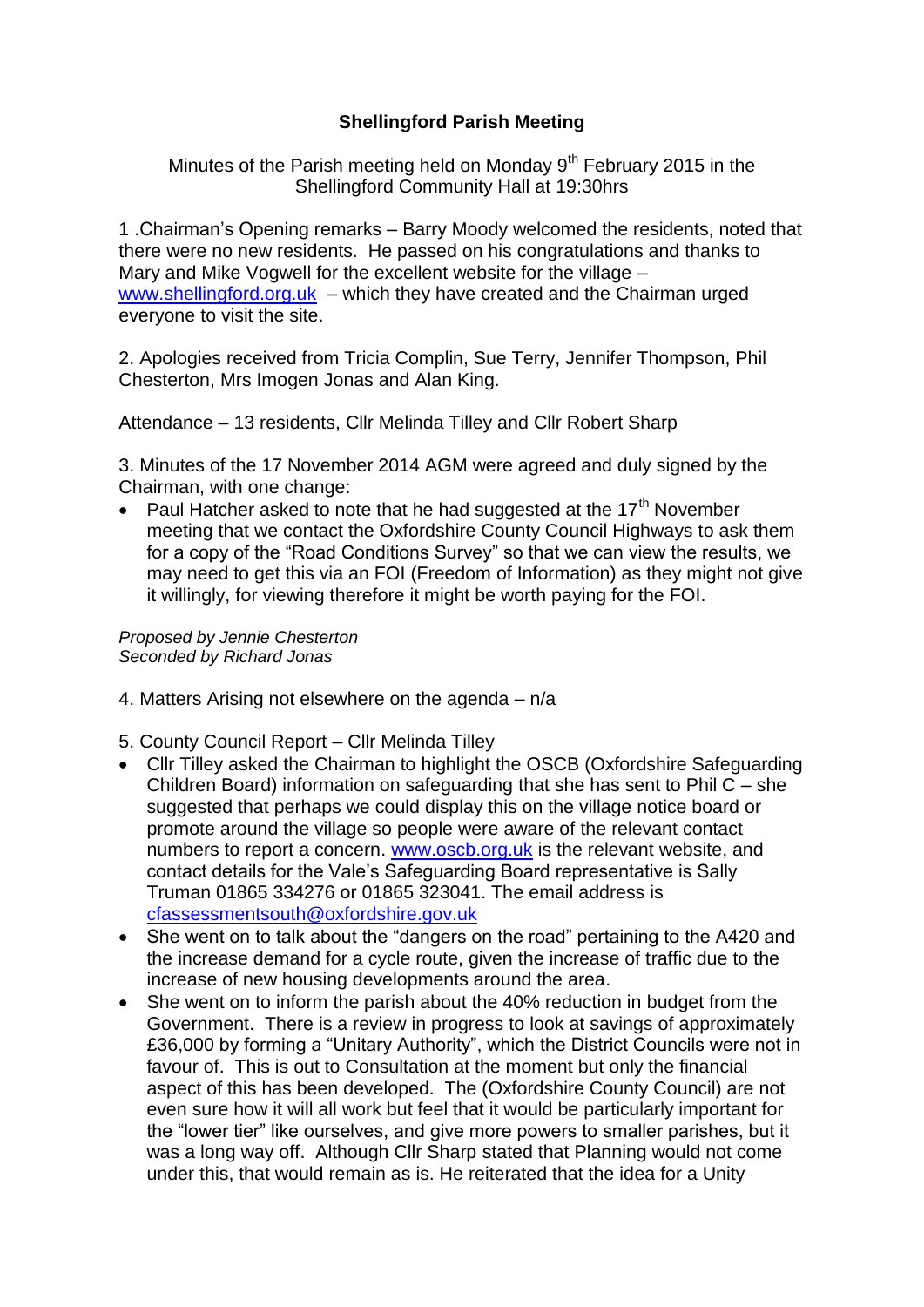Authority was still out for Consultation, and the District Council were not happy about the plans but they do have a right to reply. The District Council all need to agree to the proposal but very early days yet.

- As part of the savings Cllr Tilley report that the Chief Executive of OCC would be stepping down, "wants to go" and that the Cabinet would take on the roles that she performs, with a "tight ring" of senior staff around them to cover her role, they would also be removing her office. The meeting to decide all this, and the budget, will be on Tuesday 17 Feb at 10:00 at County Hall, Cllr Tilley extended the invitation to anyone who would like to attend
- No questions were tabled for Cllr Tilley

## 6. District Council Report – Cllr Robert Sharp

- Cllr Sharp reported that after the fire at Crowmarsh Gifford the offices were back in business, with very little data lost due to the standard practice of data been regularly backed-up off site. With 220 Officers working out of the Abbey House offices in Abingdon, some were working from home or hot-desking
- Planning in the South was severely hit by the fire and they estimate at least a fortnights delay in planning decision
- There is a "Design Guide Consultation" due out for developers and house builders. The Local Plan is due with the Inspector on 18 March, followed by an enquiry
- Community Infrastructures Levy Changes out for Consultation 23 Feb 23 March – where the levy will be applied to each new house except where it is a self-build or is for use as affordable housing. The levy is due to come back to the parish council and could be for a few thousand.
- Due to the fire the Bulk Waste collection is not fully functioning as they are hotdesking so there is no direct dial number, although it can still be done over the internet
- Voting for the May  $7<sup>th</sup>$  elections can be done on line
- Questions to Cllr Sharp

# *From Colin Broadly:*

"Do you or do you not consider that in allowing the appeal to go forward for building on your land and against both the Planning Committee and the majority wishes of the Parish, you are putting your personal and those of your families wishes over those of your civic duties?

## Reply:

"No I don't, I have abided by the Code of Conduct throughout and withdrawn from the meeting at the appropriate time. Anyone can go through the process and appeal against the decision". Cllr Sharp suggested that Mr Broadly go to the District Council about it if he needed to.

## *From Barry Moody:*

"Are all staff going to keep their jobs after the fire?"

Reply:

"They are always looking at how things are manned between the 2 District Councils, and will continue to look at how things are staffed – but not due to the fire"

• Cllr Tilley left the meeting at this point.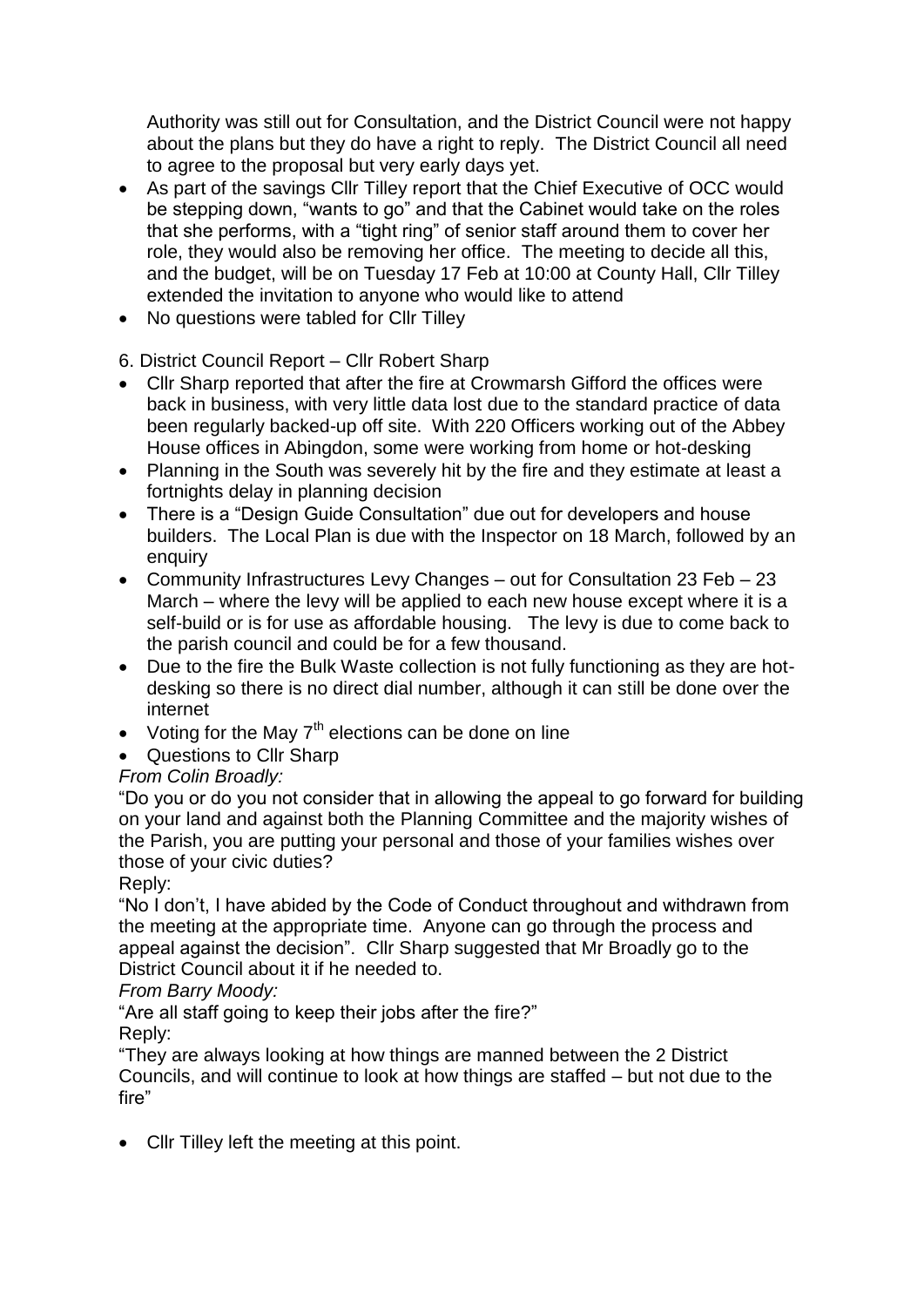7. Finance Report – fed back to the Parish by the Chairman Balance at bank £2581.24

 $1<sup>st</sup>$  half of precept will come in April = £750

#### 8. Planning Application and Appeals

*Old Pump House P14/V2876/HH received on 6th Jan. No response from residents received 26th Jan.*

*APPEAL Fernham Road Development. Letter sent on behalf of village supporting Vales decision. Inspector will visit site alone at unspecific time so no one will be present. This is because the site can be seen from public land. The chairman said he had some copies of the appeal submission if anyone requires them.*

There was then a short discussion about the road condition through Shellingford and the effect the traffic was having on some grass verges.

9. Due to the Clark being absent through illness there was no Correspondence since last meeting available.

10. Subcommittee Report on Build Outs

- Report given by Chairman on the findings and analysis from the leafleting.
- Discussion about what further work was going to be done by the subcommittee i.e. Chris Price is going to do a survey, on the amount of activation there is on the 30 Mile an hour activation signs, at peak time – this would be reported back at the next meeting. Robert Sharp suggested that this type of survey may have been done in the past by OCC Highways, may be worth contacting them as well – **Action** for Subcommittee
- o The subcommittee will continue with their investigation into alternatives raised by the responses given around the village. These include, but are not limited or exclusive to;
	- I. The purchase of a speed gun, training and legal advise
- II. The possibility of a 7.5 tonne weight restriction on vehicles using the B4508 except for emergencies and when the A420 has to be closed *Proposed by Jennie Chesterton*

#### *Seconded by Richard Jonas*

Voting - 11 For, 0 Against, 0 Abstentions.

Paul Hatcher suggested that some investigation went into finding out if there were any reports on assaults on members of the public who ran their own speed camera checks

There was then a short discussion about the road condition through Shellingford and the effect the traffic was having on some grass verges.

Richard Jonas asked for confirmation about the data and how it was gained or used?

11. Parochial Church Council (PCC) - fed back to the Parish by the Chairman

 $\bullet$  We have advertised for a vicar and interviews will be taking place on the 9<sup>th</sup> March